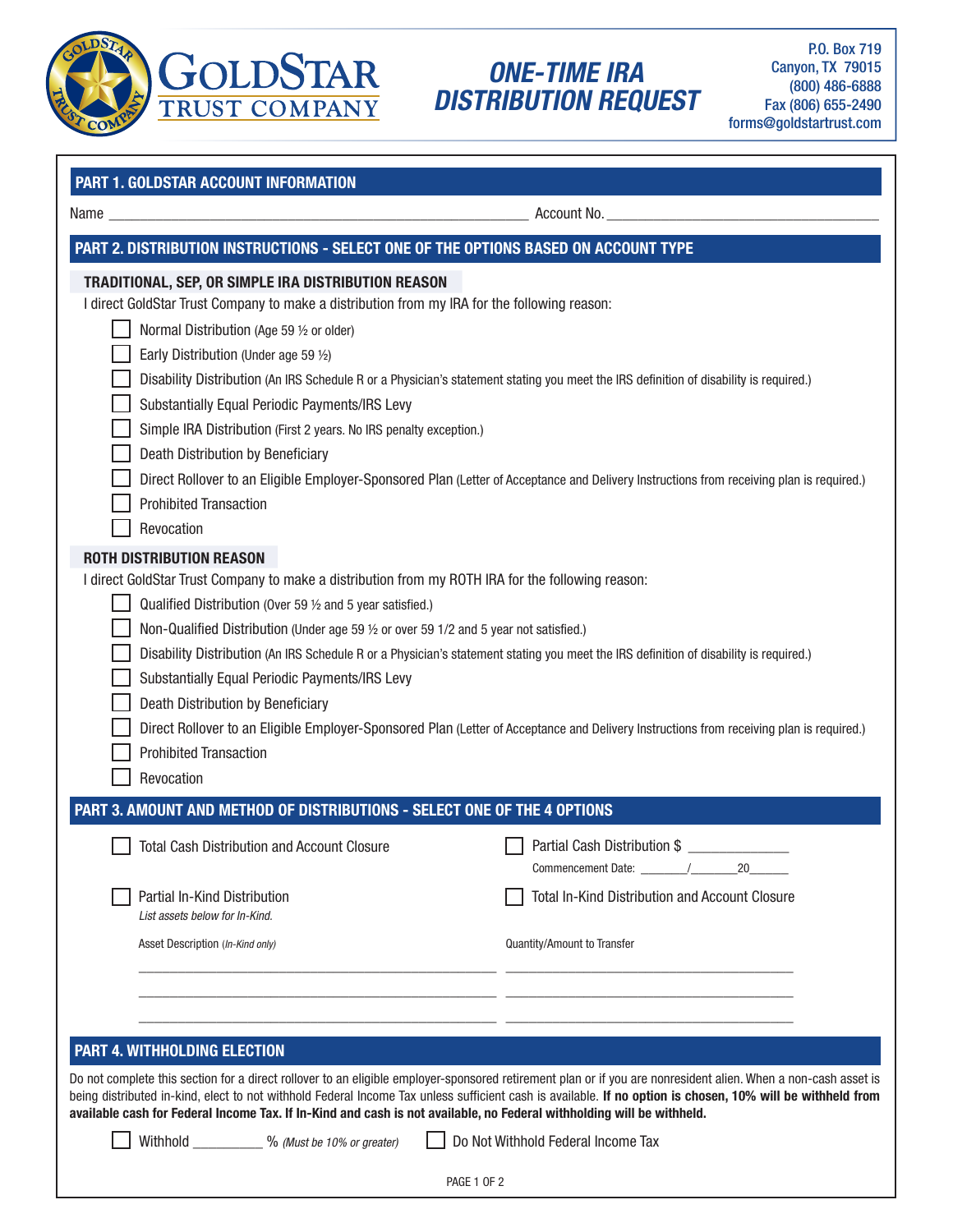

# ONE-TIME IRA DISTRIBUTION REQUEST

## PART 5. PAYMENT DELIVERY INSTRUCTIONS - SELECT ONE

Mail a Check to the address of record

Mail a Check to the following address (Notary required) \_\_\_\_\_\_\_\_\_\_\_\_\_\_\_\_\_\_\_\_\_\_\_\_

ACH - For Direct Deposit (Notary required if funds are being sent to an account that is not registered in the name of the account holder.)

Wire Funds (Notary required if funds are being sent to an account that is not registered in the name of the account holder.)

IF NO OPTION IS CHOSEN AND ACH HAS NOT BEEN ESTABLISHED, WITHDRAWAL WILL BE SENT BY CHECK.

## PART 6. BANK INFORMATION - COMPLETE IF YOU SELECTED ACH OR WIRE FOR DISTRIBUTION ABOVE

I elect to have the selected distribution directly deposited into my bank account. I understand that due to the ACH reporting limitations of most banks, a detailed summary of each payment sent to my bank may not be reported to me by my bank, and that I will obtain this information through the GoldStar website.

#### Bank Name \_\_\_\_\_\_\_\_\_\_\_\_\_\_\_\_\_\_\_\_\_\_\_\_\_\_\_\_\_\_\_\_\_\_\_\_\_\_\_\_\_\_\_\_\_\_\_\_\_\_\_\_\_\_\_\_\_\_\_\_\_\_\_ Bank Phone\_\_\_\_\_\_\_\_\_\_\_\_\_\_\_\_\_\_\_\_\_\_

Bank Address \_\_\_\_\_\_\_\_\_\_\_\_\_\_\_\_\_\_\_\_\_\_\_\_\_\_\_\_\_\_\_\_\_\_\_\_\_\_\_\_\_\_\_\_\_\_\_\_\_\_\_\_\_\_\_\_\_\_\_\_\_\_\_\_\_\_\_\_\_\_\_\_\_\_\_\_\_\_\_\_\_\_\_\_\_\_\_\_\_\_\_\_\_

City/State/Zip \_\_\_\_\_\_\_\_\_\_\_\_\_\_\_\_\_\_\_\_\_\_\_\_\_\_\_\_\_\_\_\_\_\_\_\_\_\_\_\_\_\_\_\_\_\_\_\_\_\_\_\_\_\_\_\_\_\_\_\_\_\_\_\_\_\_\_\_\_\_\_\_\_\_\_\_\_\_\_\_\_\_\_\_\_\_\_\_\_\_\_\_\_

Name on Bank Account

Routing/ABA No. (must be 9 digits in length) \_\_\_\_\_\_\_\_\_\_\_\_\_\_\_\_\_\_\_\_\_\_\_\_\_\_\_\_\_\_\_\_\_\_\_\_\_\_\_\_\_\_\_\_\_\_\_\_\_\_\_\_\_\_\_\_\_\_\_\_\_\_\_\_\_\_\_\_\_\_\_\_\_\_\_\_\_\_\_\_\_\_\_\_\_\_\_\_\_\_\_\_\_\_

Bank Account No.

NOTE: A voided check or completion of this form must be received in order to establish Direct Deposit. A deposit slip is not sufficient to initiate this request. Verify with the financial institution which Routing Number to use for Wire transfers (May be different than what you would use for ACH).

Some banking institutions (especially credit unions) have an intermediary or secondary bank the wired funds must be sent to before it can be delivered to your bank.

Intermediary Bank Name **Law and Security Contains a structure of the structure of the structure of the structure of the structure of the structure of the structure of the structure of the structure of the structure of the** 

Physical Address

Routing/ABA No. (must be 9 digits in length)

## PART 7. FEES

To avoid delays in the processing of your request, please ensure there is sufficient cash in the account to cover the requested distribution and any applicable fees, including past due fees (Termination Fee \$150). Please refer to the Fee Schedule or call GoldStar for any applicable fees regarding this distribution.

### PART 8. CUSTOMER SIGNATURE

I certify that I am authorized to receive payments from this IRA and that all information provided by me is true and accurate. I have received a copy of the Withholding Notice information. No tax advice has been given to me by the trustee or custodian. All decisions regarding this distribution are my own, and I expressly assume responsibility for any consequences that may arise from this distribution. I agree that the trustee or custodian is not responsible for any consequences that may arise from processing this distribution authorization.

Wire - I certify that I am the proper party to receive payment(s) from this IRA and that all information provided by me is true and accurate. Be advised that intermediary and/or receiving institutions may charge additional fees. GoldStar reserves the right to request additional verification prior to processing a wire transfer request. I further agree that GoldStar Trust Company will not incur any loss, liability, cost or expense from acting upon this request.

ACH - I hereby authorize GoldStar Trust Company to initiate credit entries and to initiate, if necessary, debt entries and adjustments for any credit entries in error to my account at the bank named above. I authorize the bank to accept any such credits or debits to my account without responsibility for their correctness. I further agree that GoldStar Trust Company will not incur any loss or liability, cost, or expense for acting upon this request. I understand that this authorization may be terminated by me at any time by written notification to GoldStar Trust Company and to the bank. The termination request will be effective as soon as GoldStar Trust Company has had a reasonable amount of time to act upon it.

## NOTARY PUBLIC - ONLY IF APPLICABLE

| If the name on your bank account is not identical to the name on of the beneficiary listed    |
|-----------------------------------------------------------------------------------------------|
| above, you must have your form notarized. If your name is listed on a joint bank account, a   |
| Notary is not necessary. If a Notary Public is necessary and you do not provide one, GoldStar |
| cannot establish this option on your account.                                                 |
|                                                                                               |

Sworn to and subscribed before me on:  $\sim$  ... 20

Notary Public:

My Commission Expires:

Place Notary Seal Here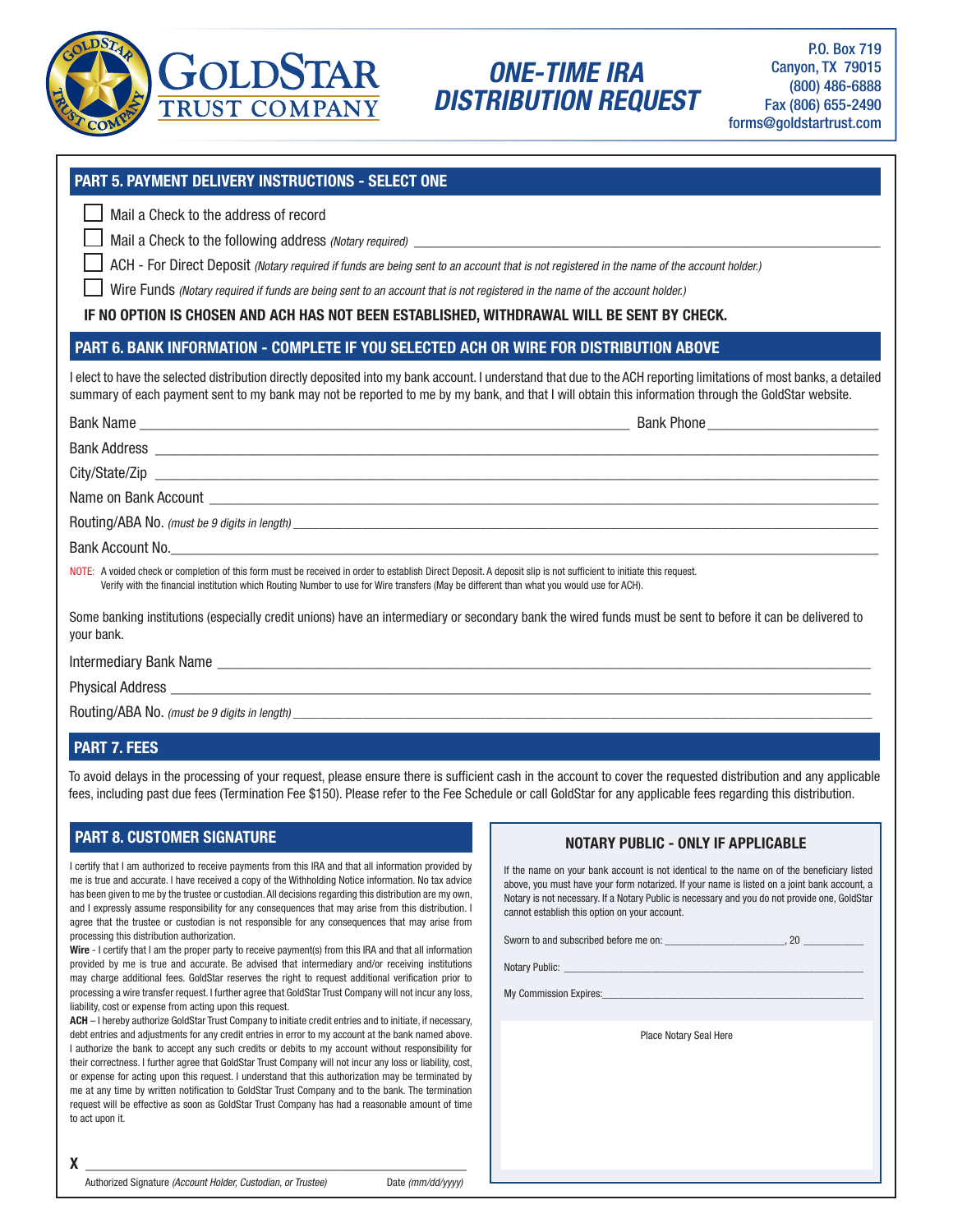

# IMPORTANT INFORMATION

## PART 1. ONE-TIME DISTRIBUTIONS

#### CASH DISTRIBUTIONS

• If you are requesting a distribution of cash from the account and all paperwork is in good order, processing time will be 1-3 business days.

#### **LIQUIDATION**

- Precious Metals
	- An Investment Direction form is required to liquidate.
	- Contact your dealer to lock in details of the liquidation.
	- A standard liquidation can take an average of 14 business days. For exact timing please reach out to your asset sponsor.
- Other Liquid Assets
	- Ensure liquidation is initiated and appropriate paperwork is submitted.
	- Contact your asset sponsor for their specific liquidation processing time.

#### IN-KIND DISTRIBUTIONS

- When a non-cash asset is being distributed In-Kind, elect to not withhold Federal Income tax unless sufficient cash is available.
- Processing time can take an average of 7-10 business days.
- A fee letter will be emailed and mailed to you once we have received your request.
	- The fee letter will provide you with a total of any outstanding fees that are due and an estimated shipping price (for precious metals only).

## PART 2. DIRECT ROLLOVER/TRUSTEE TO TRUSTEE TRANSFER

#### DIRECT ROLLOVER

- Complete One-time Distribution form.
- Employer sponsored Letter of Acceptance signed by the Plan Administrator.
	- If unable to provide a Letter of Acceptance, the distribution will be sent directly to you. Reach out to your new Custodian for additional rollover instructions.
- Federal Withholding is not an available option.

#### TRUSTEE TO TRUSTEE TRANSFER

- Complete IRA Custodian Transfer Paperwork signed by you the client.
- Letter of Acceptance signed by the receiving IRA Custodian.
- Delivery Instructions from receiving IRA custodian.

### PART 3. AVOID DELAYS

#### **FEES**

- Must be paid prior to the processing of the distribution request.
- Please see our Fee Schedule at www.GoldStarTrust.com for a full listing of fees.

#### ACH/WIRE ESTABLISHMENT

- A deposit slip is not sufficient to setup ACH/Direct Deposit.
- Please allow 1-2 business days to complete the request.

#### CHANGE OF ADDRESS

• The distribution will not be processed until 10 business days after GoldStar Trust Company completes processing the address change.

### WE ARE HERE TO HELP!

Need a status update? Contact us at:

GTCTransactions@goldstartrust.com • (800) 486-6888 • www.goldstartrust.com

Need a form? Investment Directions and Account Maintenance forms can be found on our website under the forms tab.